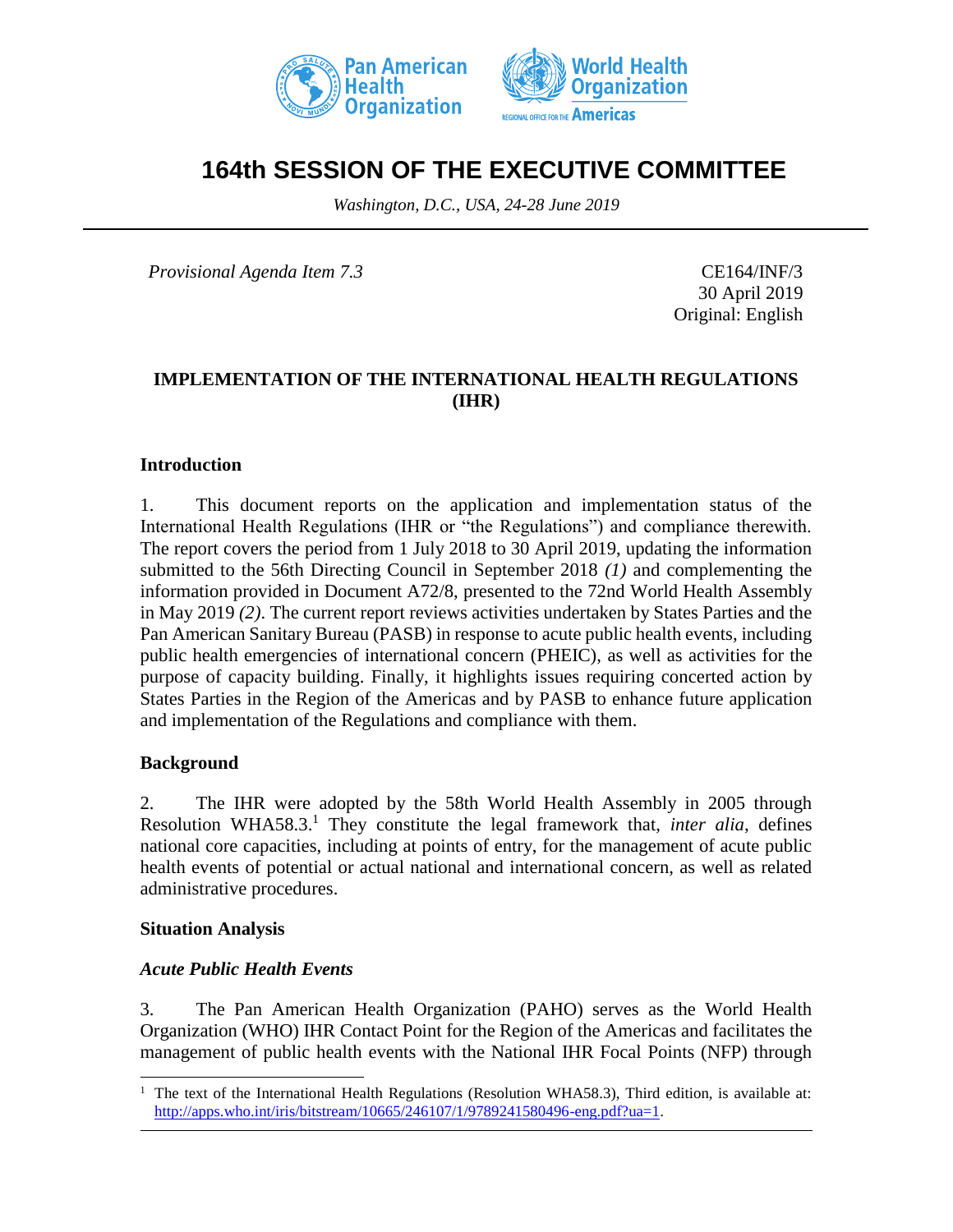established communication channels. In 2018, all 35 States Parties in the Region submitted the annual confirmation or update of contact information for their NFPs, along with an updated list of national users of the secure WHO Event Information Site (EIS) for National IHR Focal Points. As of 30 April 2019, 154 users from States Parties and 195 PASB staff had the credentials to access the WHO EIS portal. In 2018, routine tests of connectivity between the WHO IHR Contact Point and the NFPs in the Region were successful for 33 of the 35 States Parties (94%), by both email and telephone.

4. From 1 July 2018 to 30 April 2019, 124 acute public health events of potential international concern were identified and assessed in the Region, representing 30% of the events considered globally over the same period. The number of events identified and assessed for each of the States Parties in the Americas is presented in the Annex. For 68 of the 124 events (55%), national authorities (including through the NFPs on 60 occasions) were the initial source of information.

5. It should be noted that for four of the 124 events considered (3%), the final designation status still had to be made at the time of this writing, and verification was requested and obtained for all but one of the events identified through nongovernmental sources. Of the 119 events for which the final designation status is known, 63 (53%), affecting 24 States Parties and three territories in the Region, were of substantiated international public health concern, representing 19% of such events determined globally. The vast majority of these 63 events were attributed to infectious hazards (51 events, or 81%). The etiologies most frequently recorded for these 51 events were antimicrobialresistant agents (8 events), dengue fever (7 events), measles (6 events), and yellow fever (4 events). The remaining 12 events of substantiated international public health concern related to the human-animal interface (6 events), food safety (1 event), chemical hazards (1 event), and product-related hazards (1 event); for three events the etiology remained undetermined. Over the period of time considered, of the 46 new events published on the WHO IS portal, nine (20%) concerned States Parties in the Americas.

6. Current PHEICs include those declared as a result of the spread of wild poliovirus and circulating vaccine-derived poliovirus (cVDPV), 2 as well as the Ebola virus disease outbreaks in the Democratic Republic of the Congo, which in 2018 triggered the activation of the IHR Emergency Committee for Ebola virus disease. <sup>3</sup> Other than these, from 1 July 2018 to 30 April 2019, the significant acute public health events that affected or had public health implications for States Parties in the Americas and PASB related mainly to vaccine-preventable diseases, as detailed below.

 $\overline{a}$ 2 Information about ongoing events and context involving the transmission and international spread of poliovirus is available on the WHO IHR Emergency Committee web page at: [http://www.who.int/ihr/ihr\\_ec\\_2014/en/.](http://www.who.int/ihr/ihr_ec_2014/en/)

<sup>&</sup>lt;sup>3</sup> The web page of the 2018 IHR Emergency Committee for Ebola virus disease is available on the WHO website at: [http://www.who.int/ihr/emergency-committee-ebola-2018/en/.](http://www.who.int/ihr/emergency-committee-ebola-2018/en/) The statement on the second meeting of this committee is available at: [https://www.who.int/news-room/detail/12-04-2019-statement](https://www.who.int/news-room/detail/12-04-2019-statement-on-the-meeting-of-the-international-health-regulations-(2005)-emergency-committee-for-ebola-virus-disease-in-the-democratic-republic-of-the-congo-on-12th-april-2019)[on-the-meeting-of-the-international-health-regulations-\(2005\)-emergency-committee-for-ebola-virus](https://www.who.int/news-room/detail/12-04-2019-statement-on-the-meeting-of-the-international-health-regulations-(2005)-emergency-committee-for-ebola-virus-disease-in-the-democratic-republic-of-the-congo-on-12th-april-2019)[disease-in-the-democratic-republic-of-the-congo-on-12th-april-2019.](https://www.who.int/news-room/detail/12-04-2019-statement-on-the-meeting-of-the-international-health-regulations-(2005)-emergency-committee-for-ebola-virus-disease-in-the-democratic-republic-of-the-congo-on-12th-april-2019)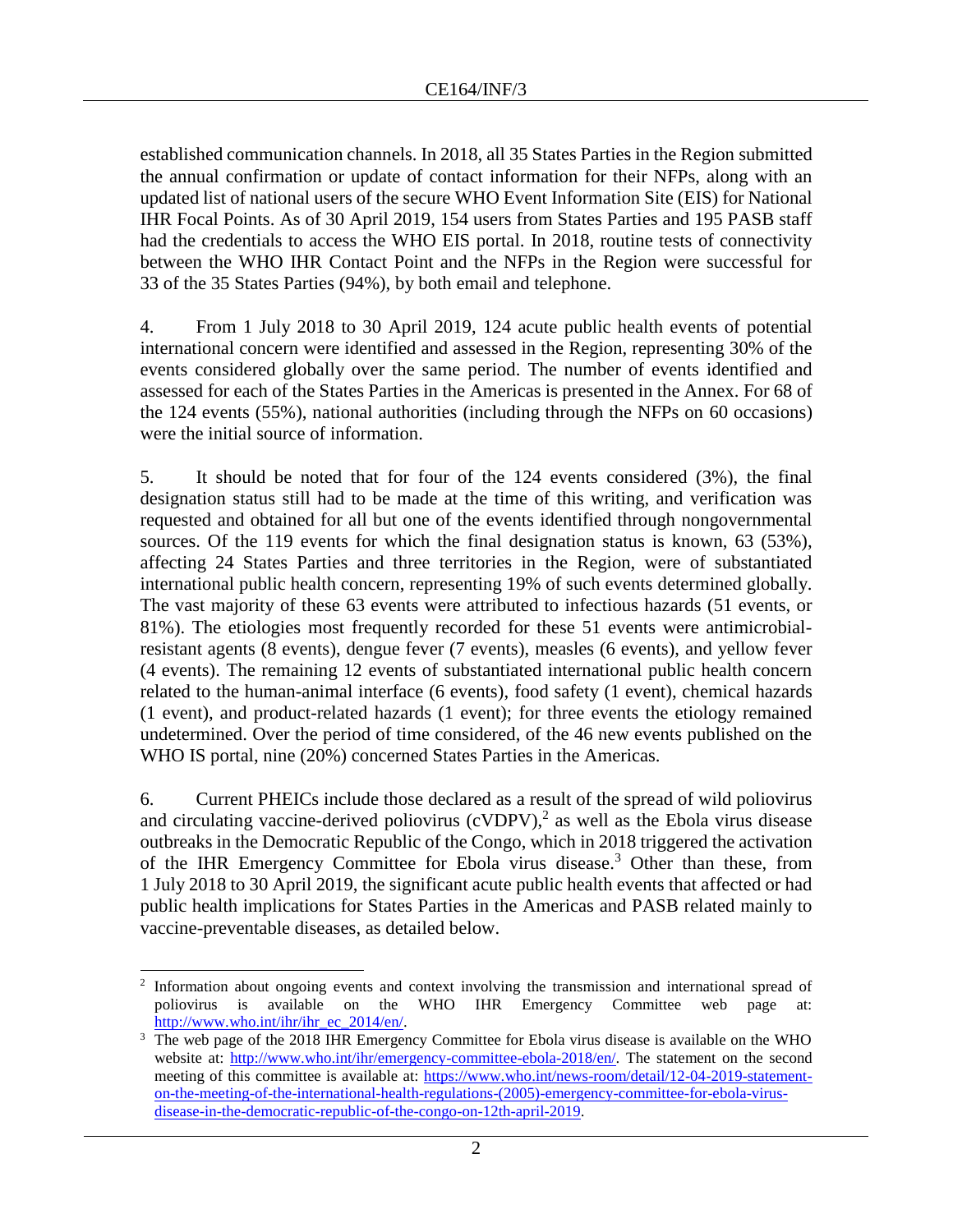- a) *Measles:* <sup>4</sup> Since mid-2017, Venezuela has been in the throes of a nationwide measles outbreak. As of 31 March 2019, the country had accumulated over 6,500 confirmed cases, including 76 deaths, none of which was observed in 2019 (case fatality rate of 1%). During the same period, confirmed cases of measles imported, or related to importation, from Venezuela were detected in six countries in the Region: Argentina (1 case); Brazil (over 10,300 cases, including 12 deaths, none of which was observed in 2019, case fatality rate of 0.1%); Chile (25 cases); Colombia (nearly 8,700 cases); Ecuador (17 cases); and Peru (38 cases). In the countries experiencing the largest outbreaks, the number of cases reported has shown a steady decrease since the beginning of July 2018. During the period of this report, confirmed cases of measles imported, or related to importation, from States Parties other than Venezuela, both within and outside the Americas, were detected by health authorities in 10 countries of the Region: Argentina (5 cases), the Bahamas (1 case), Brazil (23 cases), Canada (44 cases), Chile (1 case), Costa Rica (10 cases), Mexico (6 cases), Peru (4 cases), the United States of America (over 800 cases), and Uruguay (3 cases).
- b) *Yellow fever:* <sup>5</sup> The increased yellow fever virus activity in South America at the end of 2015 resulted in an exceptional upsurge in cases in the animal and human populations of Brazil in late 2016. Following the seasonal pattern observed in 2017 and 2018, the upsurge in yellow fever virus activity in Brazil has spread to areas along the country's southern Atlantic coast not previously deemed to be at risk for yellow fever virus transmission. This has prompted the WHO Secretariat to designate extended areas as being at risk for yellow fever virus transmission in its advice for international travelers to Brazil.<sup>6</sup> During the period of this report, 81 laboratory-confirmed human cases of yellow fever, including 15 deaths (case fatality rate of 18%), were reported in Brazil; the most affected states are Paraná, Santa Catarina, and São Paulo. Additional cases, all related to areas known to be at risk for yellow fever transmission, were reported by the authorities of Bolivia (1 case), Colombia (1 fatal case), French Guiana (1 case), and Peru (12 cases, including 8 deaths).
- c) *Diphtheria*:<sup>7</sup> Diphtheria outbreaks are ongoing in Haiti and Venezuela. The outbreak in Haiti began in 2014; as of 30 April 2019, a total of 1,114 confirmed and suspect cases were reported by the national health authorities, including 52 deaths among confirmed cases (5% case fatality rate). The 480 cases observed

 $\overline{a}$ 4 Information about measles outbreaks and spread in the Americas is available on the PAHO website at: [https://www.paho.org/hq/index.php?option=com\\_content&view=article&id=10302:2014-archive-by](https://www.paho.org/hq/index.php?option=com_content&view=article&id=10302:2014-archive-by-disease-measles&Itemid=41205&lang=en)[disease-measles&Itemid=41205&lang=en.](https://www.paho.org/hq/index.php?option=com_content&view=article&id=10302:2014-archive-by-disease-measles&Itemid=41205&lang=en)

<sup>5</sup> Information about yellow fever outbreaks and spread in the Americas is available on the PAHO website at: [https://www.paho.org/hq/index.php?option=com\\_content&view=article&id=10319:2014-archive-by](https://www.paho.org/hq/index.php?option=com_content&view=article&id=10319:2014-archive-by-disease-yellow-fever&Itemid=41222&lang=en)[disease-yellow-fever&Itemid=41222&lang=en.](https://www.paho.org/hq/index.php?option=com_content&view=article&id=10319:2014-archive-by-disease-yellow-fever&Itemid=41222&lang=en)

<sup>6</sup> Information about the extension of areas determined to be at risk for yellow fever transmission is available on the WHO website at: [https://www.who.int/ith/updates/20180503/en/.](https://www.who.int/ith/updates/20180503/en/)

<sup>7</sup> Information about diphtheria outbreaks and spread in the Americas is available on the PAHO website at: [https://www.paho.org/hq/index.php?option=com\\_content&view=article&id=12840:archive-by-disease](https://www.paho.org/hq/index.php?option=com_content&view=article&id=12840:archive-by-disease-diphtheria&Itemid=42228&lang=en)[diphtheria&Itemid=42228&lang=en.](https://www.paho.org/hq/index.php?option=com_content&view=article&id=12840:archive-by-disease-diphtheria&Itemid=42228&lang=en)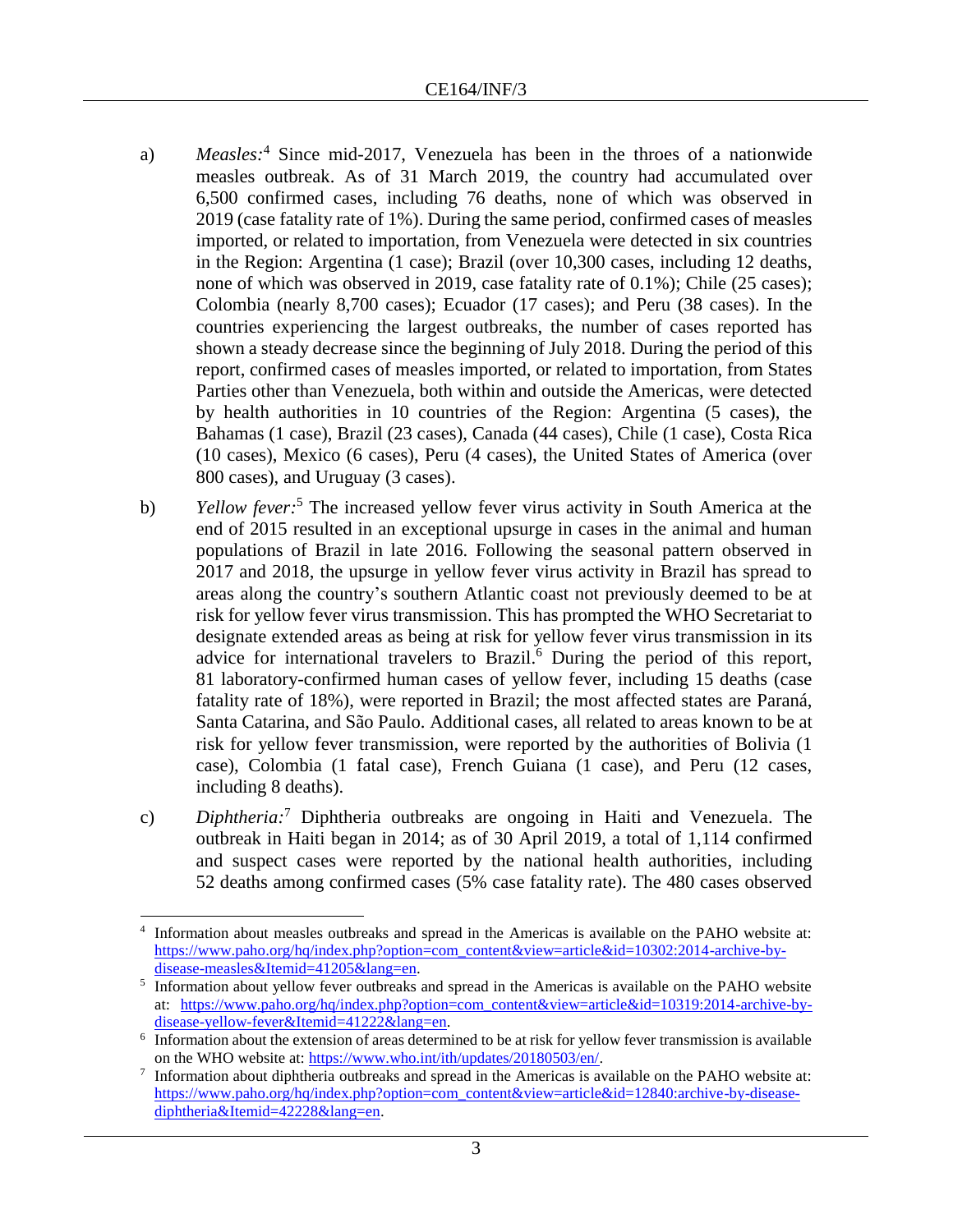in 2018 account for 43% of cases since the beginning of the outbreak. The outbreak in Venezuela began in July 2016, and as of 30 April 2019, over 2,700 confirmed and suspect cases were reported by the national health authorities, including 280 deaths (10% case fatality rate). The 1,198 cases observed in 2018 account for 44% of the cases observed since the beginning of the outbreak. Between 1 July 2018 and 30 April 2019, Colombia reported eight laboratory-confirmed cases including three deaths, also imported from Venezuela.

d) *Malaria:* 8 In Venezuela, over the eight-year period 2010-2018, the number of malaria cases increased by 900%, and autochthonous transmission spread from 12 to 17 federal entities and from 60 to 125 municipalities. This upward trend corresponds to a tenfold increase in the national incidence rate over the same period. In 2017, Venezuela accounted for 84% of the increase in cases in the Region *(3)*, with over 411,000 confirmed cases reported, including 310 deaths. In 2018, over 451,000 confirmed cases were observed in Venezuela, including 257 deaths; and between 1 January and 17 March 2019, nearly 103,000 confirmed cases were noted nationally.

7. In addition to the above, several events have required closer monitoring and field responses by PASB during the period covered by this account. They include the following: between 1 January and 20 April 2019, nearly 685,000 dengue cases were reported in the Americas, including over 3,000 cases of severe dengue (0.5%) and 233 deaths (case fatality rate  $0.03\%$ ).<sup>9,10</sup> With respect to 2018, the regional epidemiological pattern corresponds to an increased number of dengue cases observed in at least 20 countries and territories, either nationally or in some areas of their territory. The simultaneous circulation of two or more dengue virus serotypes, which increases the risk for outbreaks and/or severe dengue cases, was reported in 15 countries and territories in the Region. Signals of an increased proportion of cases of severe dengue were observed in seven countries, and a case fatality rate as high as 0.3% was noted in one country. There was an outbreak of hantavirus pulmonary syndrome in Argentina, with 34 laboratory-confirmed cases, including 11 deaths (case fatality rate 32%); as the outbreak was sustained by airborne human-tohuman transmission, its control required the implementation of strict selective respiratory isolation measures. Finally, in Guyana, a cluster of histoplasmosis cases was linked to a mining exploitation site, affecting 14 workers, two of whom died.

l

<sup>8</sup> Information about malaria outbreaks and spread in the Americas is available on the PAHO website at: [https://www.paho.org/hq/index.php?option=com\\_content&view=article&id=8630:2013-publication](https://www.paho.org/hq/index.php?option=com_content&view=article&id=8630:2013-publication-management-of-severe-malaria-handbook&Itemid=41199&lang=en)[management-of-severe-malaria-handbook&Itemid=41199&lang=en.](https://www.paho.org/hq/index.php?option=com_content&view=article&id=8630:2013-publication-management-of-severe-malaria-handbook&Itemid=41199&lang=en)

<sup>9</sup> Historical and current information on dengue epidemiology in the Americas can be consulted on the interactive PLISA Health Information Platform for the Americas at: [http://www.paho.org/data/index.php/en/.](http://www.paho.org/data/index.php/en/)

<sup>&</sup>lt;sup>10</sup> Information about dengue outbreaks and spread in the Americas is available on the PAHO website at: [https://www.paho.org/hq/index.php?option=com\\_content&view=article&id=6306:2011-archive](https://www.paho.org/hq/index.php?option=com_content&view=article&id=6306:2011-archive-diseases-dengue&Itemid=41184&lang=en)[diseases-dengue&Itemid=41184&lang=en.](https://www.paho.org/hq/index.php?option=com_content&view=article&id=6306:2011-archive-diseases-dengue&Itemid=41184&lang=en)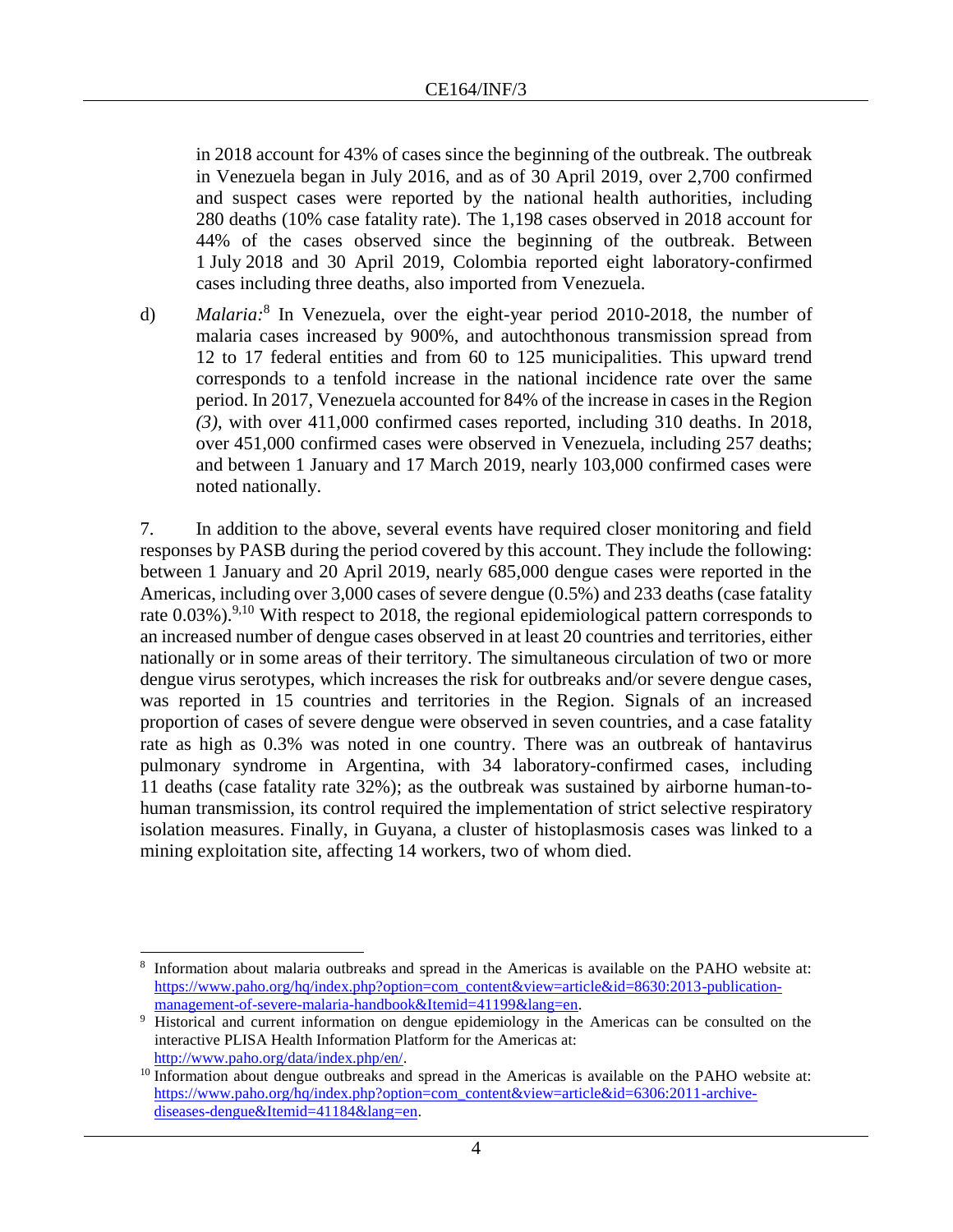# *Core Capacities of States Parties*

8. Following the 142nd session of the WHO Executive Board in 2018, the WHO Secretariat launched a formal global consultative process to revise the tool offered to countries for submission of their States Parties Annual Reports to the World Health Assembly. The "State Party self-assessment annual reporting tool," hereafter referred to as "the revised tool" *(4)*, together with the related guidance document *(5)*, was published on the WHO website in May 2018. It should be noted that use of the revised tool, still exclusively focusing on core capacities, remains entirely voluntary. The only legal requirement for States Parties, pursuant to Article 54.1 of the Regulations, Resolution WHA61.2 *(6)*, and Decision WHA71(15) *(7)*, is the yearly submission of the State Party Annual Report to the World Health Assembly.

9. In 2019, 33 (94%) of the 35 States Parties in the Region of the Americas submitted their annual reports to the 72nd World Health Assembly. At the time of elaboration of this report, Barbados and Grenada had not complied with this obligation. Since 2011, when data management related to the submission of the States Parties Annual Reports to the World Health Assembly was systematized by the WHO Secretariat, 11 States Parties have systematically complied by submitting their report every year: Antigua and Barbuda, Canada, Colombia, Costa Rica, Dominica, Ecuador, Guyana, Honduras, Jamaica, Mexico, and the United States of America. Information on the degree of compliance with this commitment on the part of the remaining States Parties is presented in the Annex. Due to a technical information management issue, the State Party Annual Report submitted by Bolivia to the 72nd World Health Assembly could not be accounted for in the regional and subregional analyses presented in this report. Guyana opted to submit its annual report to the 72nd World Health Assembly in a different format. Therefore, the information submitted by Guyana could not be meaningfully included in the Annex to this report, which presents a summary of the States Parties Annual Reports to the 72nd World Health Assembly. $11$ 

10. States Parties Annual Reports submitted to the World Health Assemblies between 2011 and 2018 showed steady improvements or plateauing of the average regional scores for all core capacities. However, because of the introduction of the revised tool—which entails a partial redefinition of the 13 core capacities previously considered, a different set of indicators, a five-point scale for measuring each indicator, and a focus on "access" to core capacities as opposed to developing and maintaining core capacities in each country it is not possible at this stage to analyze trends in core capacities scores at regional, subregional, and national levels, including States Parties' abilities to maintain core capacities.

11. The majority of the 31 States Parties that opted to use the revised tool to submit their State Party Annual Report to the 72nd World Health Assembly compiled the report

l <sup>11</sup> Historical information on the States Parties Annual Reports submitted to the World Health Assembly in 2011-2018 is available in the WHO Global Health Observatory data repository on the WHO website at: [http://apps.who.int/gho/data/node.main.IHR00ALLN?lang=en.](http://apps.who.int/gho/data/node.main.IHR00ALLN?lang=en)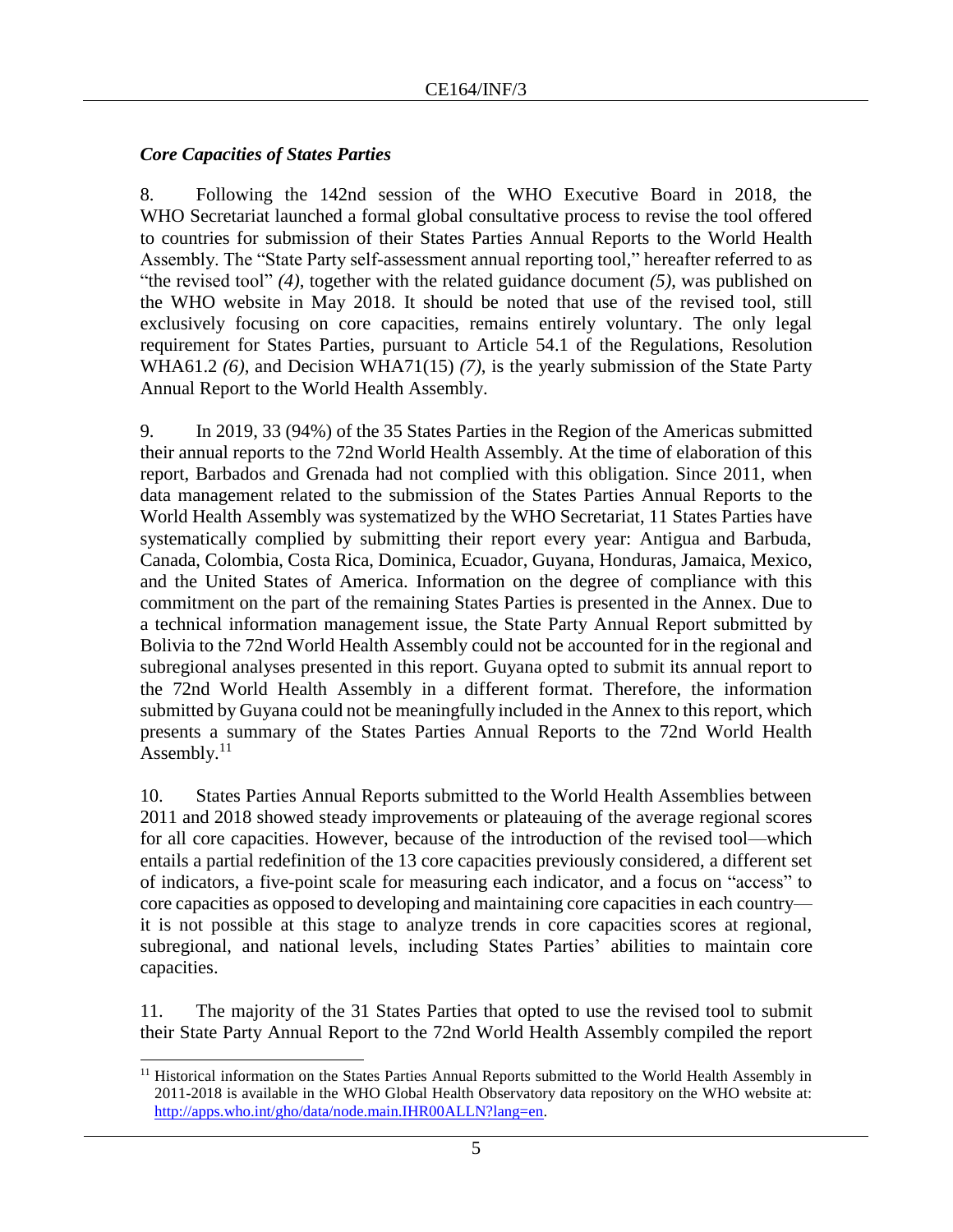through a multidisciplinary and multisectoral effort, including face-to-face meetings in 24 States Parties (77%).

12. For all 13 core capacities, the average regional scores are close to or above 60%, with the lowest average scores (54%) for radiation emergencies, and the highest average score (76%) for IHR coordination and National IHR Focal Point functions. The status of the core capacities across subregions remains heterogeneous. As presented in the Annex, the highest average subregional scores for all 13 core capacities are consistently observed for North America, while the lowest average scores are registered in the Caribbean subregion for eight core capacities (legislation and financing, zoonotic events and the human-animal interface, surveillance, human resources, risk communication, points of entry, chemical events, radiation emergencies); in Central America for four core capacities(IHR coordination and National IHR Focal Point functions, food safety, National Health Emergency Framework, and health service provision); and in South America for one core capacity (laboratory).

13. The PAHO Program and Budget 2018-2019 *(8)*, adopted through Resolution CSP29.R6 *(9)*, includes outcome 5.2, "Countries have an all-hazards health emergency risk management program for a disaster-resilient health sector, with emphasis on vulnerable populations." This outcome includes output 5.2.1, "Countries enabled to monitor and evaluate their capacities for health emergency preparedness and IHR," along with output indicator 5.2.1.c, "Number of countries with national action plans developed for strengthening capacities." In relation to these, it should be emphasized that, as indicated in Document CSP29/INF/6 (2017) on the Implementation of the International Health Regulations (IHR) *(10)*, the wide variation across States Parties with respect to both the maturity of their health systems and the status of their application and implementation of the IHR makes it necessary to overcome the one-size-fits-all concept of a "dedicated national IHR plan."

14. Of the 31 States Parties that have submitted their annual reports using the revised tool, 11 States Parties (35%) indicated that budgets are distributed in a timely manner and executed in a coordinated fashion. Also, 19 (61%) of the 31 States Parties indicated that an emergency public financing mechanism that allows structured reception and rapid distribution of funds for responding to public health emergencies is in place across relevant sectors.

15. The IHR Monitoring and Evaluation Framework (IHR-MEF) *(11)* includes one mandatory component, namely the State Party Annual Report, and three voluntary ones: After-Action Review of Public Health Events, Simulation Exercises, and Voluntary External Evaluations. The voluntary components are embedded in the WHO Programme Budget 2018-2019 *(12)*, adopted through Resolution WHA70.5 *(13)*, and the PAHO Program and Budget 2018-2019 *(8)*, adopted through Resolution CSP29.R6 *(9)*. Over the period covered by this report, PASB has facilitated the translations from English to Spanish of the tools proposed for implementation of some of the voluntary components of the IHR-MEF.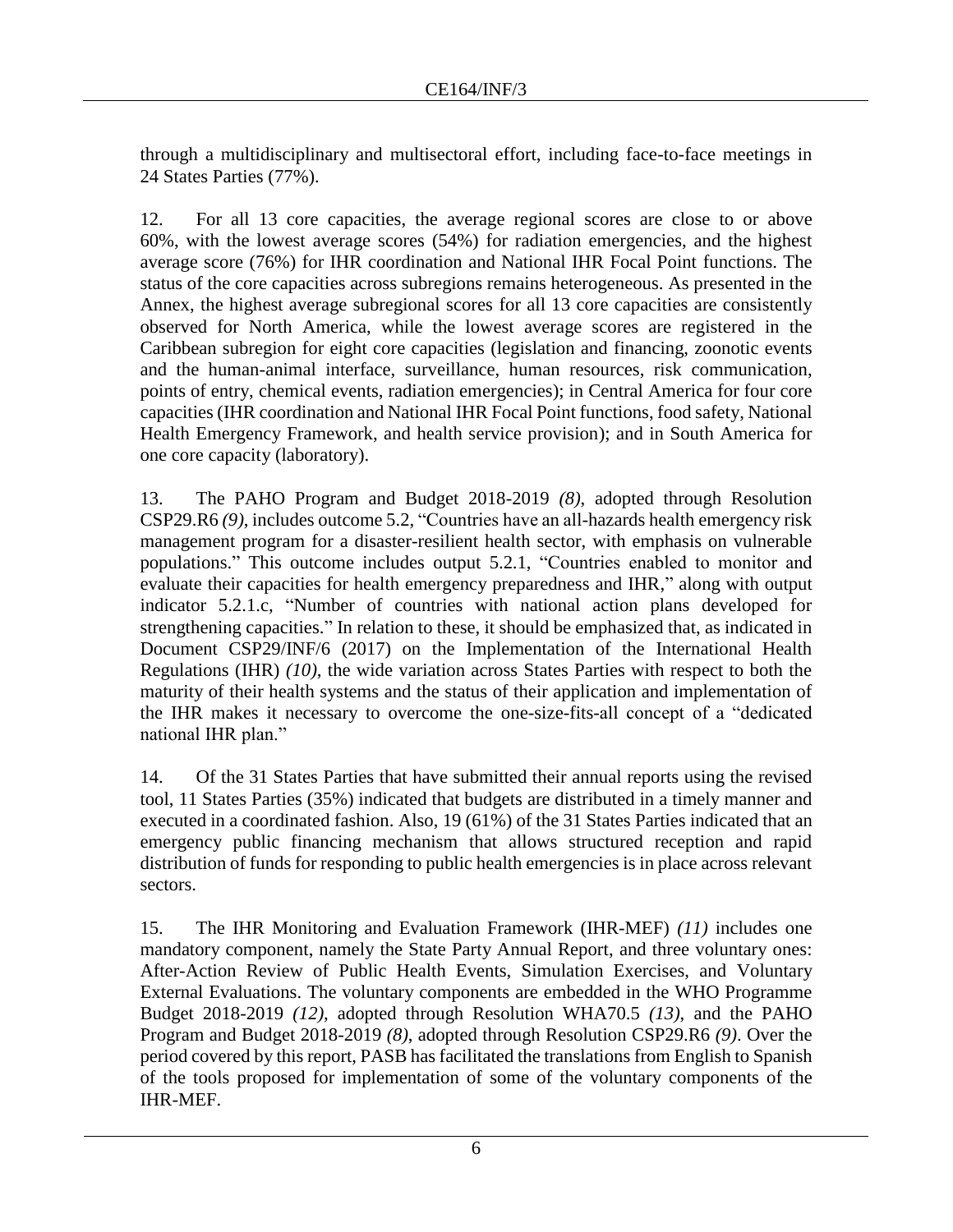16. In the context of the IHR-MEF *(11)*, as well as of the Biennial Work Plans 2018-2019 jointly developed by the PAHO/WHO Representative Offices and national authorities, PASB has supported Grenada in hosting a Voluntary External Evaluation, based on the Joint External Evaluation (JEE) tool, during the period covered by this report *(14)*. Toward this end, PASB worked in close collaboration with the International Atomic Energy Agency (IAEA), the World Organisation for Animal Health (OIE), and the WHO Collaborating Centre for the Public Health Management of Chemical Exposures (WHO CC UNK-179), hosted by Public Health England, United Kingdom. PASB is also supporting Argentina, the Dominican Republic, and Haiti in their preparations to host (or rehost in the case of Haiti) Voluntary External Evaluations, based on the JEE tool, during the second semester of 2019. Four States Parties included Voluntary External Evaluations in their Biennial Work Plan 2018-2019, and four additional ones expressed their interest in hosting a Voluntary External Evaluation. All States Parties that have hosted Voluntary External Evaluations are listed in the Annex. According to the States Parties Annual Reports submitted to the 72nd World Health Assembly using the revised tool, 17 of 31 States Parties (55%) have tested, reviewed, and updated at least one of the instruments constituting their National Health Emergency Framework. PASB supported Simulation Exercises in Bolivia, Brazil, and the Dominican Republic, and an After-Action Review of Public Health Events in Brazil and the Dominican Republic.

17. Over the period from 1 July 2018 to 30 April 2019, to support efforts by the national authorities to advance in the continuous process of enhancing public health preparedness, PASB conducted regional, subregional, multicountry, and country missions and workshops. These focused on, among other topics: *a)* the early warning function of the surveillance system; *b)* NFP functions; *c)* laboratory diagnostics and public health laboratories; *d)* infection prevention and control; *e)* risk communication; *f)* rapid response teams;  $g$ ) points of entry; *h*) response to chemical hazards; and *i*) all-hazard response functions. Several capacity-building activities were carried out thanks to the financial support provided to PASB by the governments of Brazil and the United States of America. Moreover, collaboration between PASB and IAEA is continuing within the framework of several large-scale projects focusing on the Caribbean subregion. As of 30 April 2019, Saint Kitts and Nevis and Suriname are the only two States Parties in the Americas that have not sought IAEA membership.<sup>12</sup>

18. Proposals to address challenges related to the establishment, maintenance, and monitoring of core capacities in Small Island Developing States (SIDS) were drafted as a result of a meeting between PASB, WHO Headquarters, the WHO Regional Office for the Western Pacific, Public Health England (PHE), and the National Institute for Public Health and the Environment (RIVM) of the Netherlands, held in Washington, DC, on 16-19 July 2018. National authorities from the Caribbean subregion and PASB staff have participated in Voluntary External Evaluations in SIDS of the WHO Western Pacific Region. There has been increasingly close collaboration between PHE and PASB, especially in organizing

 $\overline{a}$ <sup>12</sup> The list of IAEA member States is available on the IAEA website at: [https://www.iaea.org/about/governance/list-of-member-states.](https://www.iaea.org/about/governance/list-of-member-states)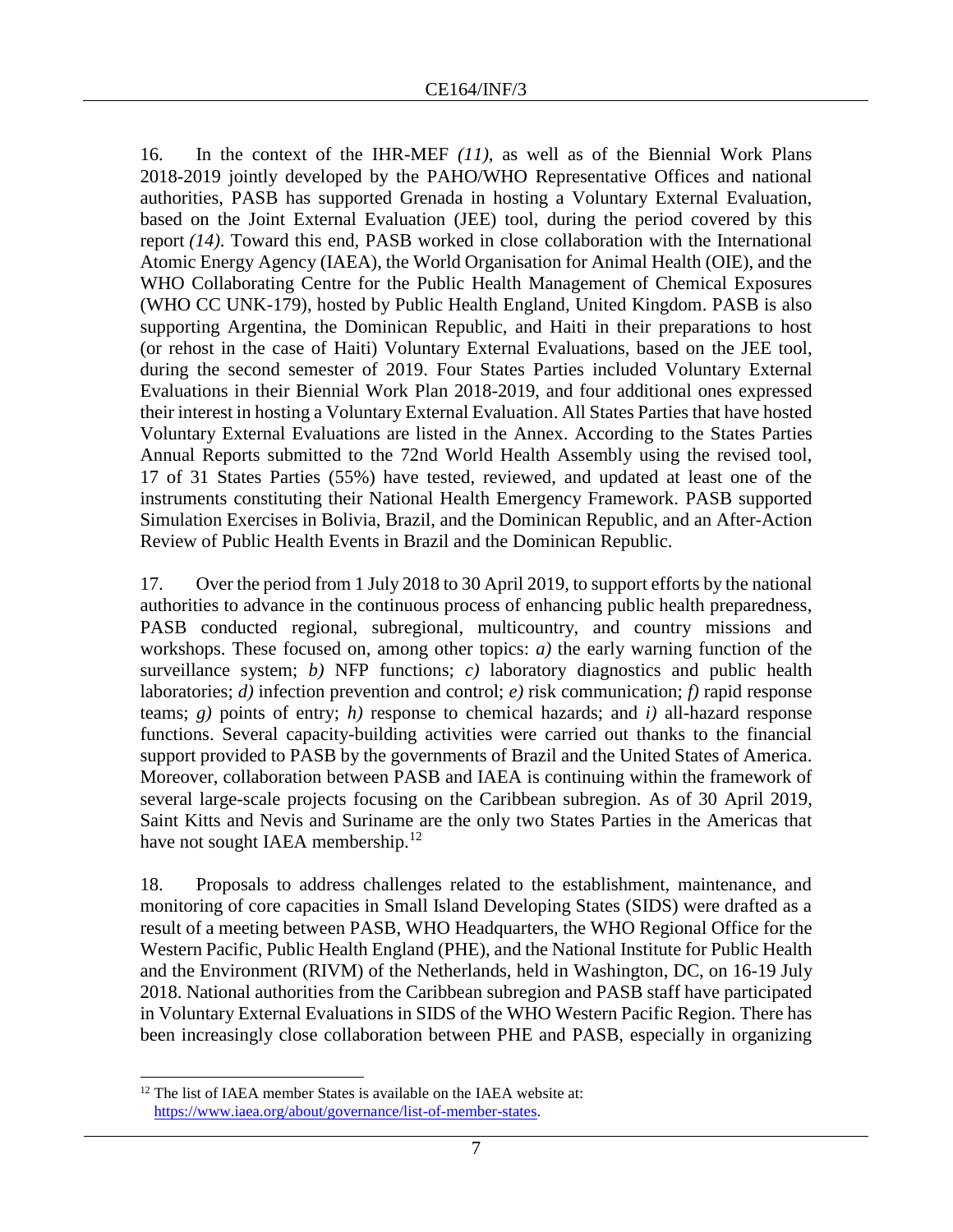two workshops for the Caribbean subregion: "National Port Health Strategy and Points of Entry-Related IHR Provisions" and "Preparedness for and Response to Acute Events Related to Chemicals." Additionally, the government of the Netherlands has allocated funds to PASB to support IHR-related activities in the Caribbean subregion.

## *Administrative Requirements and Governance*

19. During the period of this report, 487 ports in 27 States Parties in the Region of the Americas, including one landlocked State Party (Paraguay), were authorized to issue the Ship Sanitation Certificate.<sup>13</sup> Eight additional ports were authorized in six overseas territories of the Netherlands and the United Kingdom. As highlighted in Document A72/8 *(2)*, presented to the 72nd World Health Assembly, States Parties face persistent challenges in implementing the issuance of the Ship Sanitation Certificate according to the intended rationale. As the application and implementation of the IHR requires a dynamic and collective learning process, some States Parties in the Americas are currently considering a reduction in their number of authorized ports in light of cost-effectiveness reviews. With respect to the voluntary certification of designated airports and ports, at the time of elaboration of this report, procedures for such certification were not yet available.

20. As of 30 April 2019, the IHR Roster of Experts included 442 individuals, 102 of whom are from the Region of the Americas. They include experts designated by 10 of the 35 States Parties in the Region: Argentina, Barbados, Brazil, Canada, Cuba, Mexico, Nicaragua, Paraguay, Peru, and the United States of America.

21. In 2019, 21 (60%) of the 35 States Parties in the Region responded to the global survey for updating the WHO publication International Travel and Health.<sup>14</sup> It is worth noting that in January 2019, Brazil introduced the electronically-issued International Certificate of Vaccination or Prophylaxis (ICVP).<sup>15</sup> Also in 2019, the WHO Secretariat established a guideline development group for the revision of WHO International Travel and Health.<sup>16</sup>

l <sup>13</sup> The list of ports authorized to issue the Ship Sanitation Certificate is available on the WHO website at: [https://www.who.int/ihr/ports\\_airports/IHR-list-of-Authorized-ports-to-issue-Ship-Sanitation-](https://www.who.int/ihr/ports_airports/IHR-list-of-Authorized-ports-to-issue-Ship-Sanitation-Certificates.pdf?ua=1)[Certificates.pdf?ua=1.](https://www.who.int/ihr/ports_airports/IHR-list-of-Authorized-ports-to-issue-Ship-Sanitation-Certificates.pdf?ua=1)

<sup>&</sup>lt;sup>14</sup> The updated requirements for the International Certificate of Vaccination or Prophylaxis, as determined by States Parties, are available on the International Travel and Health page of the WHO website at: [http://www.who.int/ith/en/.](http://www.who.int/ith/en/)

<sup>&</sup>lt;sup>15</sup> Information about the introduction of the electronically-issued ICVP is available on the PAHO website at: [https://www.paho.org/hq/index.php?option=com\\_docman&view=download&category\\_slug=guidelines-](https://www.paho.org/hq/index.php?option=com_docman&view=download&category_slug=guidelines-5053&alias=47732-international-certificate-of-vaccination-or-prophylaxis-icvp-2019&Itemid=270&lang=en)[5053&alias=47732-international-certificate-of-vaccination-or-prophylaxis-icvp-](https://www.paho.org/hq/index.php?option=com_docman&view=download&category_slug=guidelines-5053&alias=47732-international-certificate-of-vaccination-or-prophylaxis-icvp-2019&Itemid=270&lang=en)[2019&Itemid=270&lang=en.](https://www.paho.org/hq/index.php?option=com_docman&view=download&category_slug=guidelines-5053&alias=47732-international-certificate-of-vaccination-or-prophylaxis-icvp-2019&Itemid=270&lang=en)

<sup>&</sup>lt;sup>16</sup> Information about the guideline development group for the revision of WHO International Travel and Health is available on the WHO website at: [https://www.who.int/ith/guideline-development-group-ith](https://www.who.int/ith/guideline-development-group-ith-revision/en/)[revision/en/.](https://www.who.int/ith/guideline-development-group-ith-revision/en/)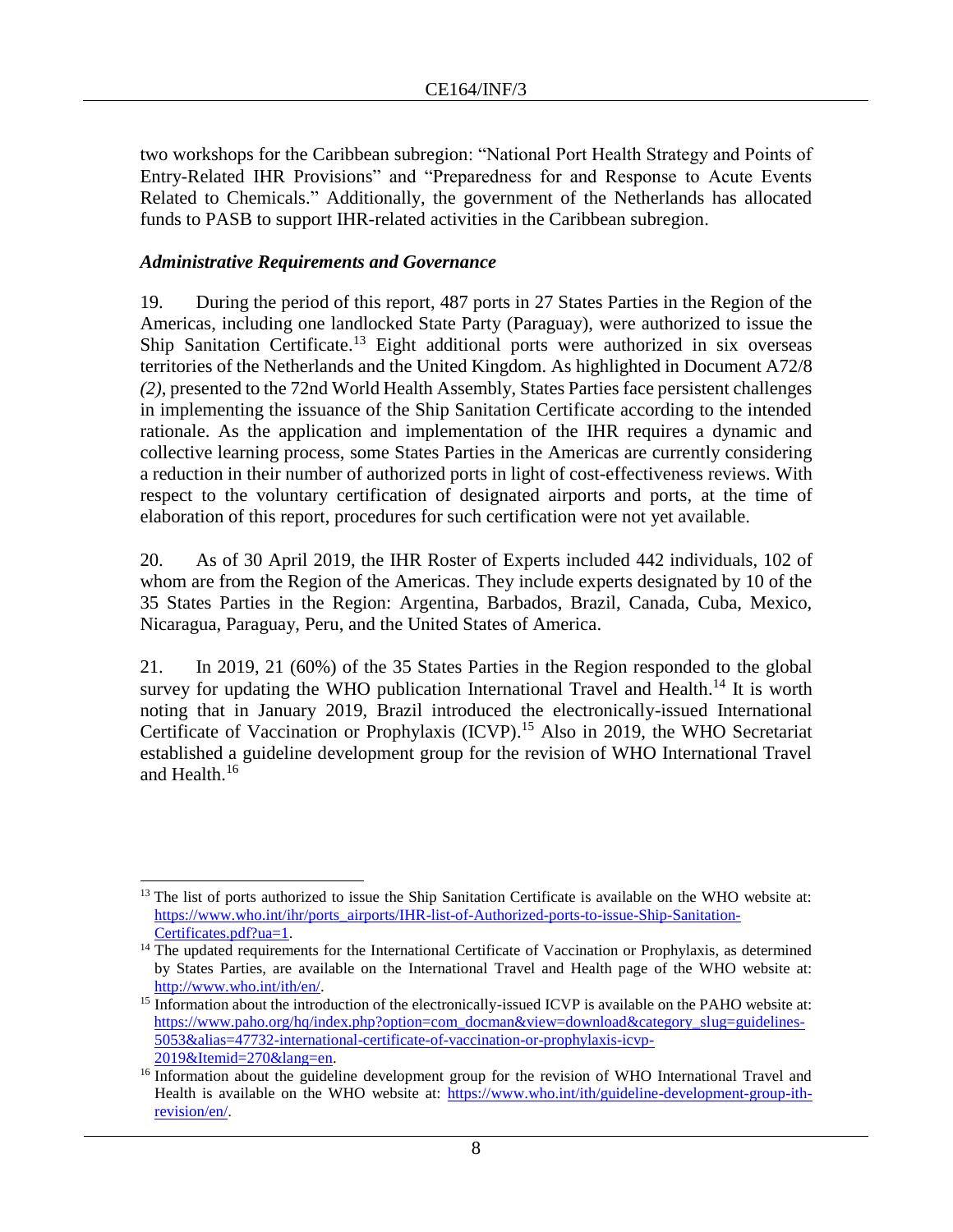# **Actions Necessary to Improve the Situation**

22. The IHR constitute a tool for seamlessly supporting the continuous and intersectoral public health preparedness process, from the national to the international level, and collectively responding to acute public health events. Since the Regulations' entry into force in 2007, the status of national core capacities, the frequency and volume of interactions related to acute public health events between States Parties and the WHO IHR Contact Point, and the level of engagement of States Parties in the governance processes observed in the Americas all seem to signal a slowly evolving cultural shift among Parties to the IHR in terms of transparency and mutual accountability, underscoring the relevance of the Regulations as a global governance tool.

23. In light of this, the actions needed to improve the situation outlined in the documents to the 29th Pan American Sanitary Conference in 2017 *(10)*, and to the 56th Directing Council in September 2018 *(1)*, still apply. In particular:

- a) Advocacy is needed at different levels to harmonize the understandings and aspirations of States Parties in order to overcome misconceptions that might be hampering the application and implementation of the Regulations and continuing compliance. Such interventions should focus particularly on establishing communication bridges between technical and decision-making levels in the States Parties.
- b) The IHR are increasingly understood as a tool to strengthen and increase the sustainability of *a)* national essential public health functions, including planning and financing, that largely exist already and are operational to different degrees, and *b)* national intersectoral mechanisms. However, the Regulations, especially at the political level, often continue to be viewed as a new technical discipline whose requirements and implications are confined to the health sector and are mainly related to public health "crises" and obligations—with somewhat punitive connotations. In alignment with the scope and purpose of the IHR, this warrants interventions at the national level to demonstrate the cost-effectiveness of sustained resource allocation for strengthening essential public health functions, as opposed to merely responding to acute public health events as they happen, a strategy with high costs and economic consequences.
- c) The increased measles activity in the Region has spotlighted challenges faced by national authorities in the management of acute public health events involving conveyances and/or travelers, as defined in Article 1 of the IHR. International contact tracing operations remain complex because of the number of channels that may need to be activated to obtain and exchange the required information. Moreover, the management of events on conveyances, vessels in particular, at times has been limited to the physical segregation of the conveyance, without concurrent epidemiological investigations and public health interventions on board. Therefore, further action by PASB is warranted in order to clarify the implementation of procedures related to the granting of *free pratique*, or lack thereof, and to the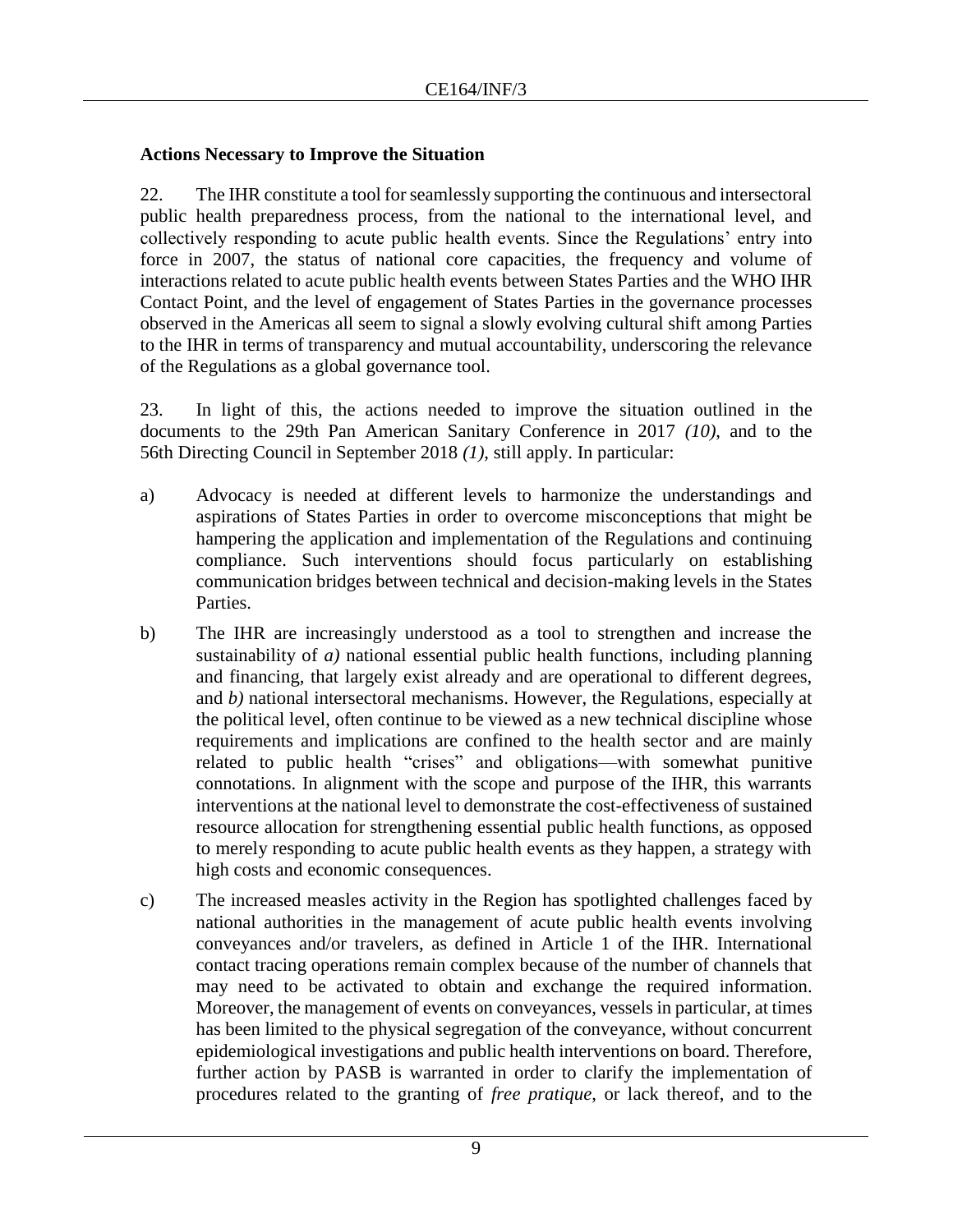*quarantine* of conveyances, as defined in Article 1 of the IHR, since these measures are not intended to prevent epidemiological investigation and application of public health measures on board, or to put at risk the safety of health care workers.

- d) While the IHR provide for mechanisms to ensure mutual accountability, along with requirements for monitoring implementation and compliance by the Parties, application of the four components of the IHR-MEF should be tailored to the contexts and needs of States Parties in the Region (e.g., SIDS). In particular:
	- i. The Regulations constitute a tool to support the continuous, and intrinsically dynamic, intersectoral public health preparedness process. Given the introduction of the revised tool for submission of the State Party Annual Report to the World Health Assembly, caution is needed in interpreting the scores of individual States Parties, since the first submission using the revised tool does not allow for appraisal of the States Parties' abilities to further build or maintain core capacities. Moreover, considering the overall advanced status of core capacities in the Region, substantial further progress is unlikely to be observed in coming years, and in some cases this might be explained on the basis of the specific risk profile of individual States Parties.
	- ii. While voluntary After-Action Review of Public Health Events and Simulation Exercises are being conducted across the Region, in most States Parties these activities still need to become systematically embedded in the public health preparedness process in order to drive changes, to be supported by sustainable institutional and administrative arrangements, and to be systematically documented.
	- iii. Hosting a Voluntary External Evaluation, which requires a significant investment of financial and human resources by both the State Party and PASB, signals the commitment of the State Party's government to take subsequent action in the short and medium terms. Accordingly, the in-country preparatory phase, which precedes the visit of the external mission team, is critical to set realistic expectations as well as the scope of subsequent institutional actions aiming at strengthening existing governance, planning, and financing mechanisms. The Voluntary External Evaluations conducted in the Region have also made clear that finalization of the report of the external mission team constitutes a rather lengthy process.

# **Action by the Executive Committee**

24. The Executive Committee is invited to take note of this report and provide any recommendations it deems pertinent.

Annex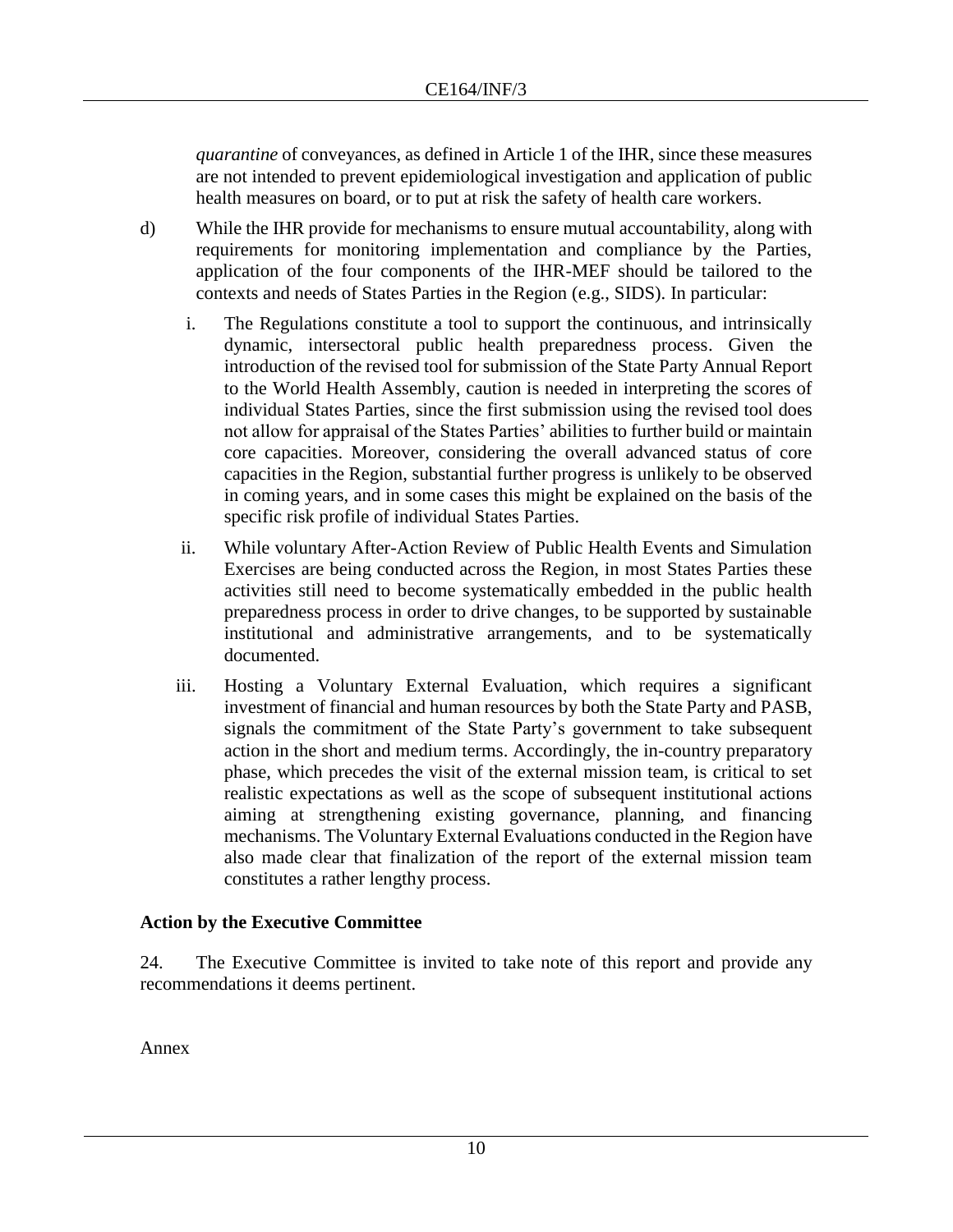# **References**

1. Pan American Health Organization. Implementation of the International Health Regulations (IHR) [Internet]. 56th Directing Council of PAHO, 70th Session of the Regional Committee of WHO for the Americas; 2018 Sep 23-27; Washington, DC. Washington, DC: PAHO; 2018 (Document CD56/INF/9) [cited 2019 Apr 30]. Available from:

[https://www.paho.org/hq/index.php?option=com\\_docman&task=doc\\_download&gi](https://www.paho.org/hq/index.php?option=com_docman&task=doc_download&gid=45870&Itemid=270&lang=en) [d=45870&Itemid=270&lang=en.](https://www.paho.org/hq/index.php?option=com_docman&task=doc_download&gid=45870&Itemid=270&lang=en)

2. World Health Organization. Public health emergencies: preparedness and response; International Health Regulations (2005); annual report on the implementation of the International Health Regulations (2005) [Internet]. 72nd World Health Assembly; 2019 May 20-28; Geneva. Geneva: WHO; 2019 (Document A72/8) [cited 2019 Apr 30]. Available from:

[http://apps.who.int/gb/ebwha/pdf\\_files/WHA72/A72\\_8-en.pdf.](http://apps.who.int/gb/ebwha/pdf_files/WHA72/A72_8-en.pdf)

- 3. World Health Organization. World malaria report 2018. Geneva: WHO; 2018. License: CC BY-NC-SA 3.0 IGO [cited 2019 Apr 30]. Available from: [https://apps.who.int/iris/bitstream/handle/10665/275867/9789241565653](https://apps.who.int/iris/bitstream/handle/10665/275867/9789241565653-eng.pdf?ua=1) [eng.pdf?ua=1.](https://apps.who.int/iris/bitstream/handle/10665/275867/9789241565653-eng.pdf?ua=1)
- 4. World Health Organization. International Health Regulations (2005): State Party self-assessment annual reporting tool. Geneva: WHO; 2018. License: CC BY-NC-SA 3.0 IGO [cited 2019 Apr 30]. Available from: [https://apps.who.int/iris/bitstream/handle/10665/272432/WHO-WHE-CPI-2018.16](https://apps.who.int/iris/bitstream/handle/10665/272432/WHO-WHE-CPI-2018.16-eng.pdf?sequence=1) [eng.pdf?sequence=1.](https://apps.who.int/iris/bitstream/handle/10665/272432/WHO-WHE-CPI-2018.16-eng.pdf?sequence=1)
- 5. World Health Organization. International Health Regulations (2005): guidance document for State Party self-assessment annual reporting tool. Geneva: WHO; 2018. License: CC BY-NC-SA 3.0 IGO [cited 2019 Apr 30]. Available from: [https://apps.who.int/iris/bitstream/handle/10665/272438/WHO-WHE-CPI-2018.17](https://apps.who.int/iris/bitstream/handle/10665/272438/WHO-WHE-CPI-2018.17-eng.pdf?sequence=1) [eng.pdf?sequence=1.](https://apps.who.int/iris/bitstream/handle/10665/272438/WHO-WHE-CPI-2018.17-eng.pdf?sequence=1)
- 6. World Health Organization. Implementation of the International Health Regulations (2005) [Internet]. 61st World Health Assembly; 2008 May 19-24; Geneva. Geneva: WHO; 2008 (Resolution WHA61.2) [cited 2019 Apr 30]. Available from: [http://apps.who.int/gb/ebwha/pdf\\_files/WHA61-REC1/A61\\_Rec1-part2-en.pdf.](http://apps.who.int/gb/ebwha/pdf_files/WHA61-REC1/A61_Rec1-part2-en.pdf)
- 7. World Health Organization. Implementation of the International Health Regulations (2005): five-year global strategic plan to improve public health preparedness and response, 2018-2023 [Internet]. 71st World Health Assembly; 2018 May 21-26; Geneva. Geneva: WHO; 2018 (Decision WHA71[15]) [cited 2019 Apr 30]. Available from: [http://apps.who.int/gb/ebwha/pdf\\_files/WHA71/A71\(15\)-en.pdf.](http://apps.who.int/gb/ebwha/pdf_files/WHA71/A71(15)-en.pdf)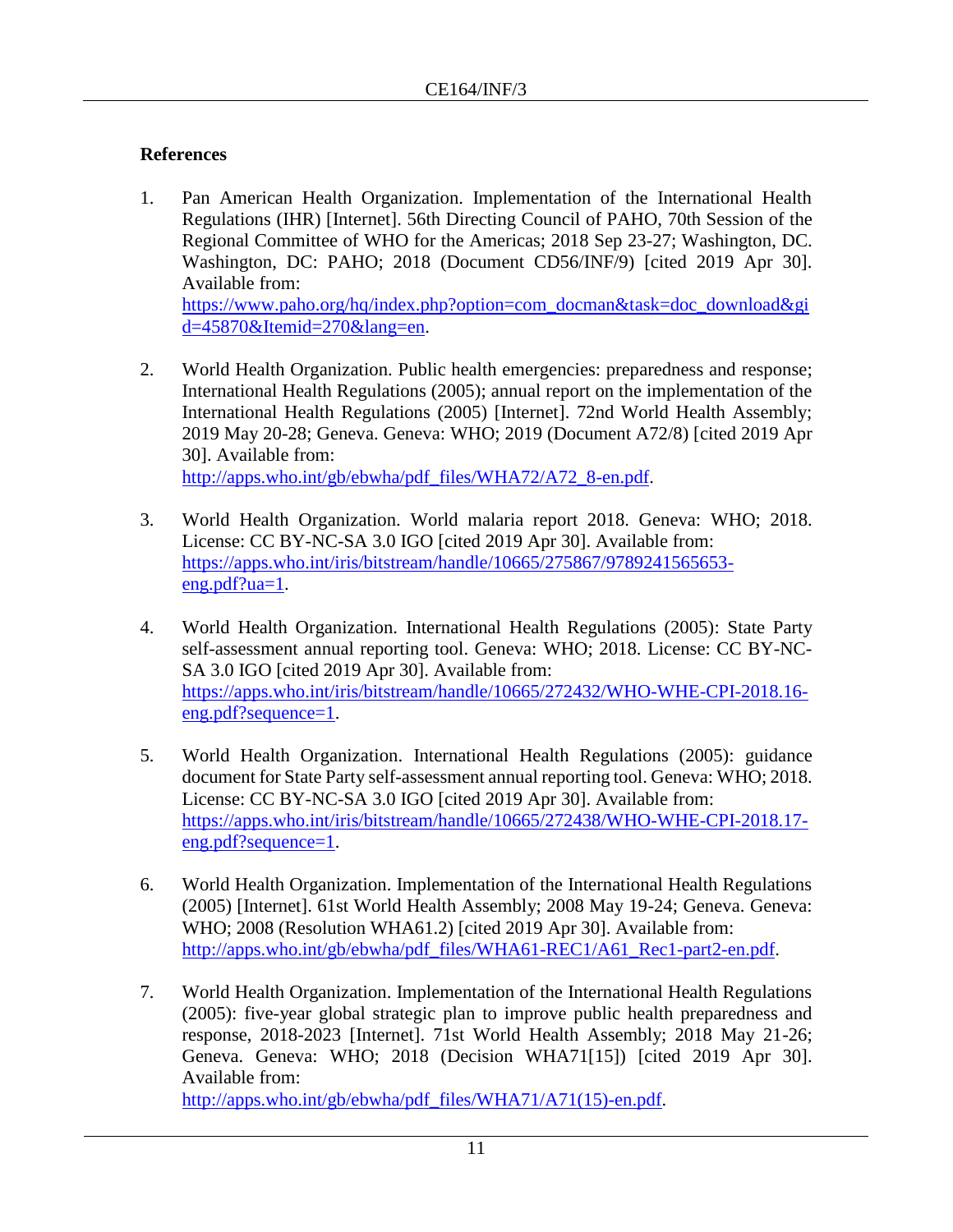8. Pan American Health Organization. PAHO Program and Budget 2018-2019 [Internet]. 29th Pan American Sanitary Conference, 69th Session of the Regional Committee of WHO for the Americas; 2017 Sep 25-29; Washington, DC. Washington, DC: PAHO; 2017 (Document OD354) [cited 2019 Apr 30]. Available from:

[https://www.paho.org/hq/index.php?option=com\\_docman&view=download&categ](https://www.paho.org/hq/index.php?option=com_docman&view=download&category_slug=29-en-9249&alias=41770-csp29-od354-e-770&Itemid=270&lang=en) [ory\\_slug=29-en-9249&alias=41770-csp29-od354-e-770&Itemid=270&lang=en.](https://www.paho.org/hq/index.php?option=com_docman&view=download&category_slug=29-en-9249&alias=41770-csp29-od354-e-770&Itemid=270&lang=en)

- 9. Pan American Health Organization. Program and Budget of the Pan American Health Organization 2018-2019 [Internet]. 29th Pan American Sanitary Conference, 69th Session of the Regional Committee of WHO for the Americas; 2017 Sep 25-29; Washington, DC. Washington, DC: PAHO; 2017 (Resolution CSP29.R6) [cited 2019 Apr 30]. Available from: [https://www.paho.org/hq/index.php?option=com\\_docman&task=doc\\_download&gi](https://www.paho.org/hq/index.php?option=com_docman&task=doc_download&gid=42307&Itemid=270&lang=en) [d=42307&Itemid=270&lang=en.](https://www.paho.org/hq/index.php?option=com_docman&task=doc_download&gid=42307&Itemid=270&lang=en)
- 10. Pan American Health Organization. Implementation of the International Health Regulations (IHR) [Internet]. 29th Pan American Sanitary Conference, 69th Session of the Regional Committee of WHO for the Americas; 2017 Sep 25-29; Washington, DC. Washington, DC: PAHO; 2017 (Document CSP29/INF/6) [cited 2019 Apr 30]. Available from: [http://www.paho.org/hq/index.php?option=com\\_docman&task=doc\\_download&gid](http://www.paho.org/hq/index.php?option=com_docman&task=doc_download&gid=41897&Itemid=270&lang=en)  $=41897\&$ Itemid=270 $\&$ lang=en.
- 11. World Health Organization. International Health Regulations (2005): monitoring and evaluation framework: Geneva: WHO; 2018. Licence: CC BY-NC-SA 3.0 IGO [cited 2019 Apr 30]. Available from: [https://www.who.int/ihr/publications/WHO-WHE-CPI-2018.51/en/.](https://www.who.int/ihr/publications/WHO-WHE-CPI-2018.51/en/)
- 12. World Health Organization. Proposed programme budget 2018-2019 [Internet]. 70th World Health Assembly; 2017 May 22-31; Geneva. Geneva: WHO; 2017 (Document A70/7) [cited 2019 Apr 30]. Available from: [http://apps.who.int/gb/ebwha/pdf\\_files/WHA70/A70\\_7-en.pdf.](http://apps.who.int/gb/ebwha/pdf_files/WHA70/A70_7-en.pdf)
- 13. World Health Organization. Programme budget 2018-2019 [Internet]. 70th World Health Assembly; 2017 May 22-31; Geneva. Geneva: WHO; 2017 (Resolution WHA70.5) [cited 2019 Apr 30]. Available from: [http://apps.who.int/gb/ebwha/pdf\\_files/WHA70-REC1/A70\\_2017\\_REC1](http://apps.who.int/gb/ebwha/pdf_files/WHA70-REC1/A70_2017_REC1-en.pdf#page=27) [en.pdf#page=27.](http://apps.who.int/gb/ebwha/pdf_files/WHA70-REC1/A70_2017_REC1-en.pdf#page=27)
- 14. World Health Organization. Joint external evaluation tool, second edition: International Health Regulations (2005). Geneva: WHO; 2018. Licence: CC BY-NC-SA 3.0 IGO [cited 2019 Apr 30]. Available from: [http://www.who.int/iris/bitstream/10665/259961/1/9789241550222-eng.pdf?ua=1a](http://www.who.int/iris/bitstream/10665/259961/1/9789241550222-eng.pdf?ua=1).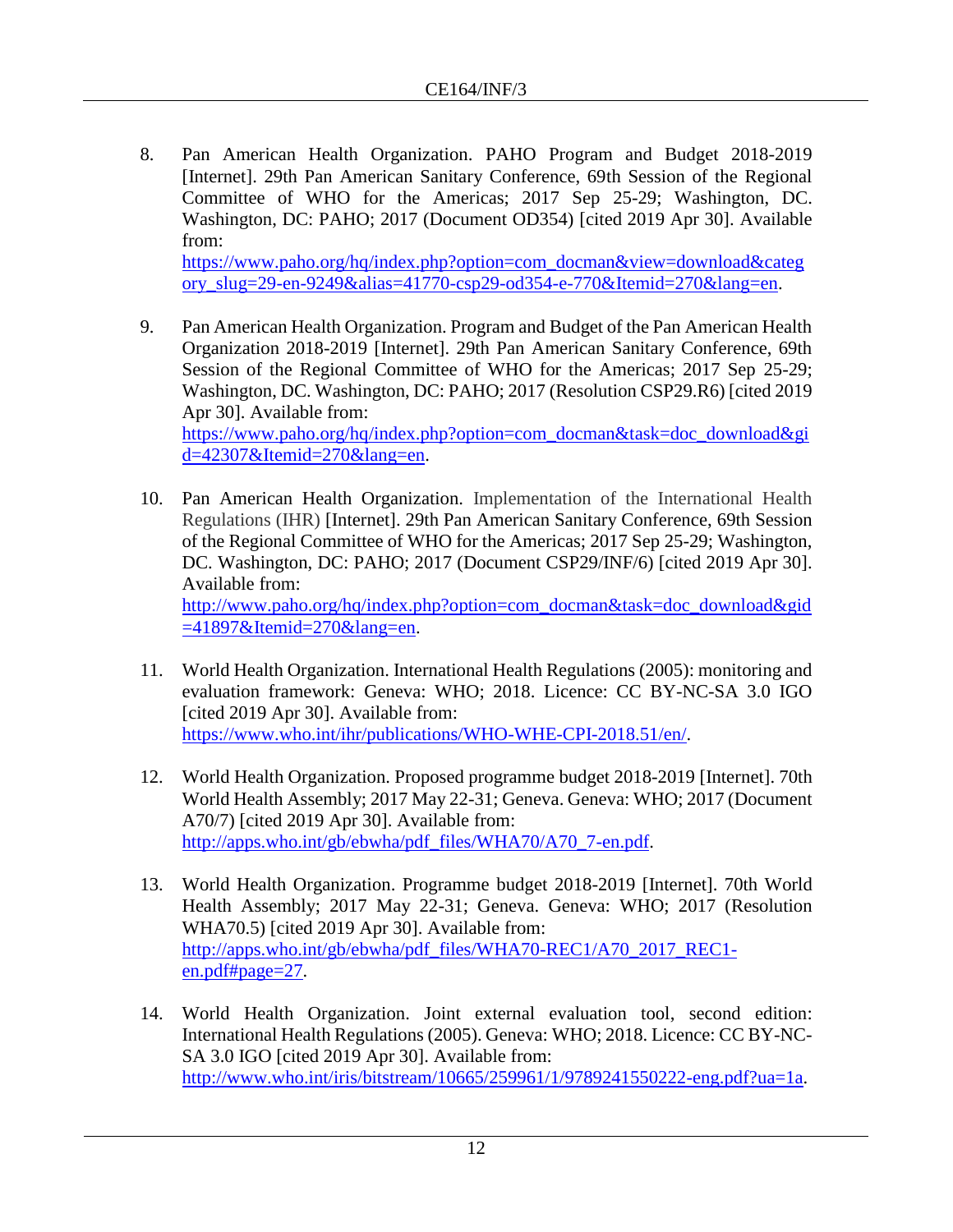## **Annex**

## **Summary Table 1: States Parties Annual Reports to the 72nd World Health Assembly, Voluntary Components of the IHR Monitoring and Evaluation Framework, and Public Health Events of Potential International Concern**

**(core capacities scores in percentages)**

|                                      | <b>Mandatory State Party Annual Report</b>                                                                 |                                 |                                                                |                                                         |             |            |                |                 |                                           |                                 |                    |                          |                    |                          |                                                                       |                                                                                                                                          |  |
|--------------------------------------|------------------------------------------------------------------------------------------------------------|---------------------------------|----------------------------------------------------------------|---------------------------------------------------------|-------------|------------|----------------|-----------------|-------------------------------------------|---------------------------------|--------------------|--------------------------|--------------------|--------------------------|-----------------------------------------------------------------------|------------------------------------------------------------------------------------------------------------------------------------------|--|
| <b>State Party</b>                   | Reports<br>$\boldsymbol{\mathsf{s}}$<br>submitted from 2011<br>2019 (9-year period)<br>Annual<br>Number of | financing<br>and<br>Legislation | <b>National IHR Focal Point</b><br><b>IHR</b> coordination and | human-animal interface<br>and the<br>events<br>Zoonotic | Food safety | Laboratory | Surveillance   | Human resources | Emergency<br>National Health<br>Framework | <b>Health service provision</b> | Risk communication | Points of entry          | events<br>Chemical | Radiation emergencies    | Evaluation<br><b>External</b><br>Voluntary Extern<br>(year conducted) | assessed<br>(1 July 2018-30 April 2019)<br>Number of acute public<br>health events of potential<br>acute public<br>international concern |  |
| Antigua and Barbuda                  | 9                                                                                                          | 27                              | 30                                                             | 20                                                      | 80          | 47         | 60             | 60              | 60                                        | 40                              | 40                 | 20                       | 20                 | 40                       | No                                                                    | $\boldsymbol{0}$                                                                                                                         |  |
| Argentina                            | 8                                                                                                          | 80                              | 80                                                             | 60                                                      | 80          | 67         | 80             | 60              | 40                                        | 60                              | 40                 | 70                       | 60                 | 60                       | No                                                                    | 5                                                                                                                                        |  |
| <b>Bahamas</b>                       | 7                                                                                                          | 60                              | 80                                                             | $\theta$                                                | 80          | 73         | 40             | 60              | 73                                        | 40                              | 60                 | 40                       | 20                 | 20                       | No                                                                    |                                                                                                                                          |  |
| <b>Barbados</b>                      | 8                                                                                                          | ۰                               | $\sim$                                                         | ۰                                                       | $\sim$      | Ξ.         | $\blacksquare$ | $\blacksquare$  | ٠                                         | $\overline{\phantom{a}}$        | $\blacksquare$     | $\overline{\phantom{a}}$ | $\blacksquare$     | $\overline{\phantom{0}}$ | N <sub>0</sub>                                                        |                                                                                                                                          |  |
| Belize                               | 6                                                                                                          | 20                              | 20                                                             | 20                                                      | 40          | 67         | 30             | 40              | 67                                        | 47                              | 60                 | 20                       | $\theta$           | $\Omega$                 | Yes<br>(2016)                                                         |                                                                                                                                          |  |
| Bolivia (Plurinational State of) $1$ | 8                                                                                                          | ٠                               | ÷                                                              | ۰                                                       | $\sim$      | ٠          |                | ÷               | $\overline{a}$                            |                                 | ÷                  |                          |                    | ÷                        | N <sub>o</sub>                                                        | 6                                                                                                                                        |  |
| <b>Brazil</b>                        | 8                                                                                                          | 93                              | 100                                                            | 80                                                      | 80          | 100        | 100            | 100             | 87                                        | 47                              | 80                 | 60                       | 100                | 100                      | N <sub>o</sub>                                                        | 12                                                                                                                                       |  |
| Canada                               | 9                                                                                                          | 93                              | 100                                                            | 100                                                     | 100         | 100        | 100            | 100             | 100                                       | 100                             | 100                | 100                      | 100                | 100                      | Yes<br>(2018)                                                         | $\overline{2}$                                                                                                                           |  |
| Chile                                | 8                                                                                                          | 73                              | 80                                                             | 100                                                     | 100         | 80         | 80             | 60              | 73                                        | 47                              | 20                 | 70                       | 100                | 80                       | No                                                                    | $\,8\,$                                                                                                                                  |  |
| Colombia                             | 9                                                                                                          | 80                              | 70                                                             | 80                                                      | 80          | 73         | 60             | 60              | 73                                        | 47                              | 60                 | 80                       | 60                 | 40                       | No                                                                    | $\overline{7}$                                                                                                                           |  |
| Costa Rica                           | 9                                                                                                          | 93                              | 70                                                             | 60                                                      | 80          | 93         | 70             | 80              | 27                                        | 73                              | 80                 | 60                       | 100                | 20                       | No                                                                    | 6                                                                                                                                        |  |

<sup>1</sup> Due to a technical information management issue, the State Party Annual Report submitted by Bolivia to the 72nd World Health Assembly is not accounted for in the regional and subregional analyses presented in this report.

 $\overline{a}$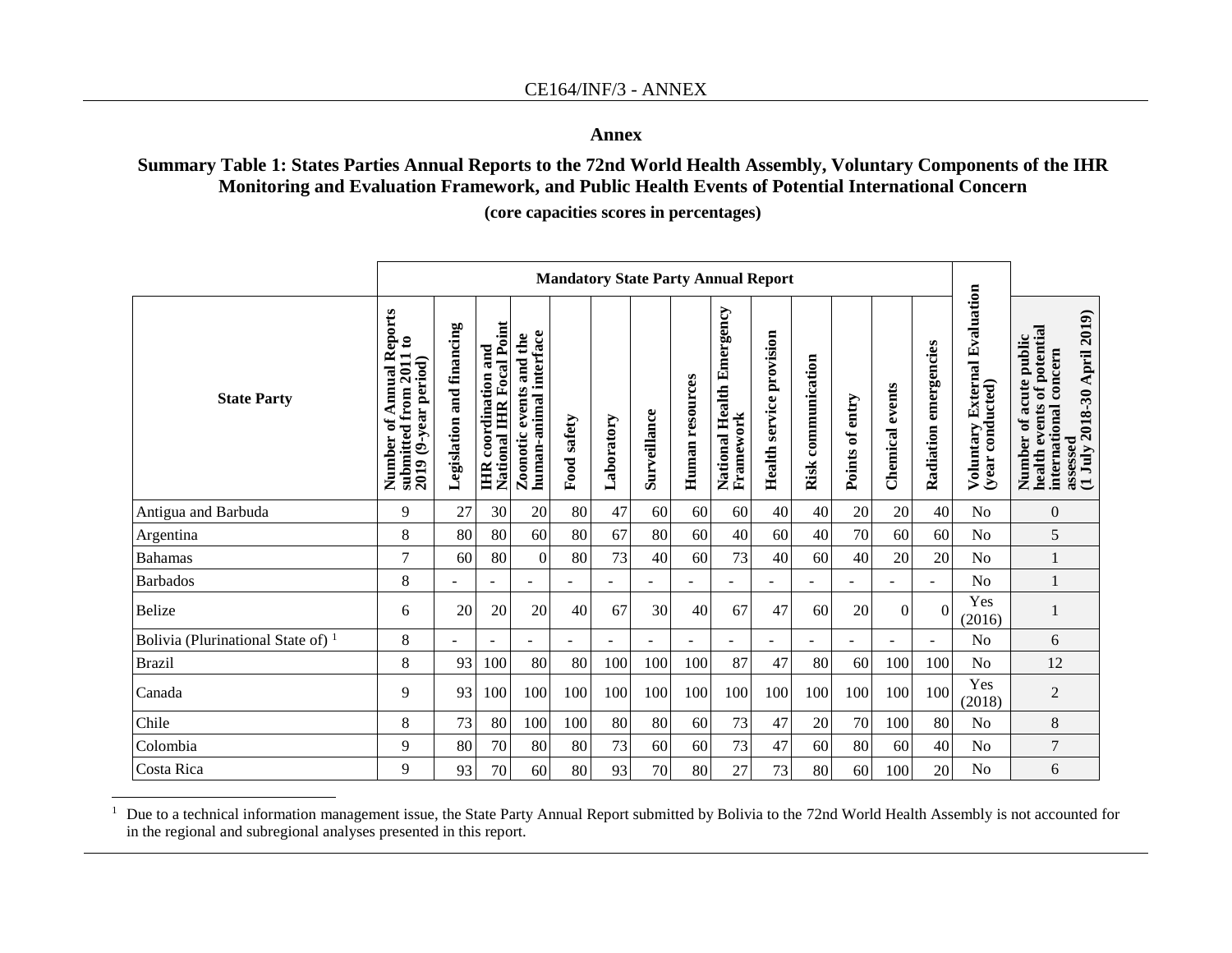**Mandatory State Party Annual Report** Voluntary External Evaluation<br>(year conducted) **Voluntary External Evaluation National Health Emergency Number of Annual Reports**  Number of Annual Reports<br>submitted from 2011 to **Framework** Number of acute public<br>health events of potential<br>international concern<br>assessed<br>(1 July 2018-30 April 2019) **(1 July 2018-30 April 2019) National IHR Focal Point**  Legislation and financing **IHR** coordination and<br>National IHR Focal Point **health events of potential Legislation and financing** Zoonotic events and the<br>human-animal interface **Health service provision functions Zoonotic events and the Health service provision Number of acute public submitted from 2011 to human-animal interface** Radiation emergencies **IHR coordination and Radiation emergencies international concern**  Risk communication  $2019$  (9-year period) **Risk communication 2019 (9-year period)** Human resources **Human resources Chemical** events **(year conducted) Chemical events State Party** Points of entry **Points of entry Surveillance Laboratory Food safety** Cuba 8 100 100 100 100 100 100 100 100 100 100 100 100 100 No 2 Dominica 9 80 90 80 100 73 60 60 80 60 80 90 20 40 No 0 Dominican Republic 1 8 40 40 40 20 20 53 60 40 53 33 100 40 40 80 No 6 Ecuador 9 87 80 80 60 73 80 80 80 47 60 80 80 60 No 7 El Salvador 8 100 100 100 20 100 100 100 60 60 40 100 40 60 No 2 Yes  $\begin{array}{c|c} 1 \text{ es} & 0 \\ (2018) & 0 \end{array}$ Grenada 5 - - - - - - - - - - - - - Guatemala 8 67 30 60 20 80 70 80 80 33 60 60 60 100 No 2 Guyana<sup>2</sup> 9 - - - - - - - - - - - - - - - No 1 Yes  $\begin{array}{c|c} \text{res} & 2 \\ (2016) & \end{array}$ Haiti 7 27 60 60 20 60 90 40 47 27 20 10 40 0 Honduras 9 7 80 80 20 60 80 20 20 0 40 40 0 0 No 2 Jamaica 9 80 90 80 80 80 80 60 80 73 80 90 40 80 No 1 Mexico 9 100 100 80 80 80 100 100 87 87 60 80 80 80 No 13 Nicaragua 8 100 30 60 80 87 60 60 73 73 80 80 60 100 No 1 Panama 8 53 80 80 80 73 80 80 80 73 40 60 80 60 No 7 Paraguay 7 40 90 80 80 53 80 80 40 47 80 60 60 20 No 4

 $2$  The State Party Annual Report submitted by Guyana to the 72nd World Health Assembly was presented in a different format. Therefore, the information is not accounted for in the regional and subregional analyses presented in this report.

 $\overline{a}$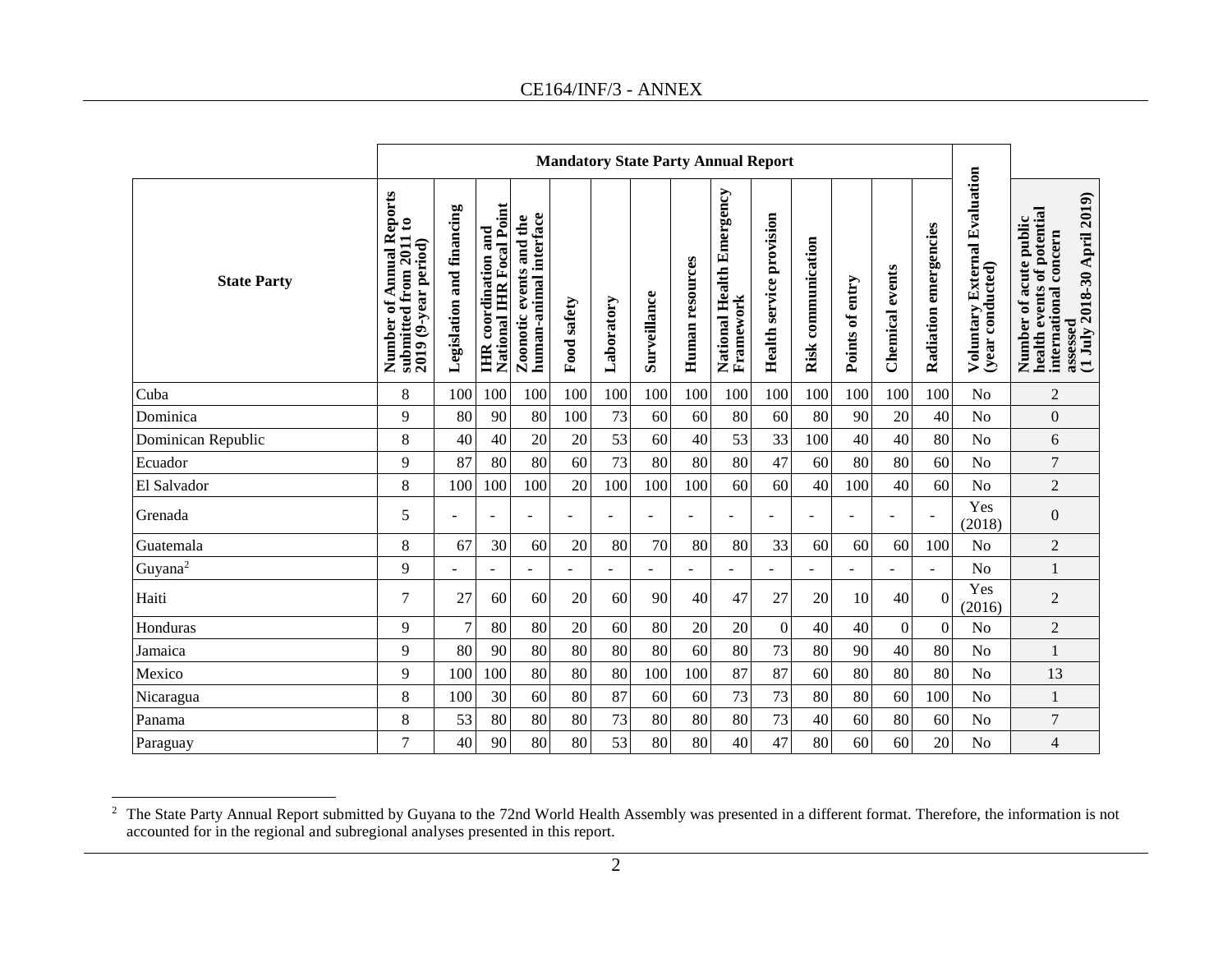**Mandatory State Party Annual Report** Voluntary External Evaluation<br>(year conducted) **Voluntary External Evaluation National Health Emergency Number of Annual Reports**  Number of Annual Reports<br>submitted from 2011 to<br>2019 (9-year period) **Framework** Number of acute public<br>health events of potential<br>international concern<br>assessed<br>(1 July 2018-30 April 2019) **(1 July 2018-30 April 2019) National IHR Focal Point**  Legislation and financing **IHR** coordination and<br>National IHR Focal Point **health events of potential Legislation and financing** Zoonotic events and the<br>human-animal interface **Health service provision functions Zoonotic events and the Health service provision Number of acute public submitted from 2011 to human-animal interface** Radiation emergencies **IHR coordination and Radiation emergencies international concern**  Risk communication **Risk communication 2019 (9-year period)** Human resources **Human resources Chemical events (year conducted) Chemical events State Party** Points of entry **Points of entry Surveillance Laboratory Food safety**  $\begin{array}{c|c}\n \text{Yes} \\
\hline\n (2015)\n \end{array}$  3 Peru <sup>7</sup> <sup>53</sup> <sup>50</sup> <sup>60</sup> <sup>40</sup> <sup>47</sup> <sup>70</sup> <sup>40</sup> <sup>60</sup> <sup>33</sup> <sup>40</sup> <sup>40</sup> <sup>80</sup> <sup>100</sup> Yes Saint Kitts and Nevis 7 7 70 60 80 67 60 40 47 60 40 30 40 20 No 0 Saint Lucia 7 47 90 80 80 87 40 80 47 47 60 80 40 0 No 0 Saint Vincent and the Grenadines  $\begin{vmatrix} 7 & 40 & 70 & 20 & 80 & 73 & 60 & 80 & 20 & 47 & 20 & 30 & 20 & 20 & N_0 \end{vmatrix}$ Suriname 8 80 90 80 80 73 90 80 87 53 80 100 40 20 No 1 Trinidad and Tobago 8 53 100 20 40 80 40 20 40 80 40 40 60 20 No 0 United States of America <sup>9</sup> <sup>100</sup> <sup>100</sup> <sup>80</sup> <sup>100</sup> <sup>93</sup> <sup>100</sup> <sup>60</sup> <sup>100</sup> <sup>100</sup> <sup>100</sup> <sup>90</sup> <sup>80</sup> <sup>80</sup> Yes  $\begin{array}{c|c} 1 \text{es} & 5 \\ (2016) & & \end{array}$ Uruguay 5 100 90 80 80 87 90 80 93 80 100 80 60 80 No 2 Venezuela (Bolivarian Republic of) 8 | 73 90 80 80 53 80 80 73 60 80 90 90 40 80 No 11